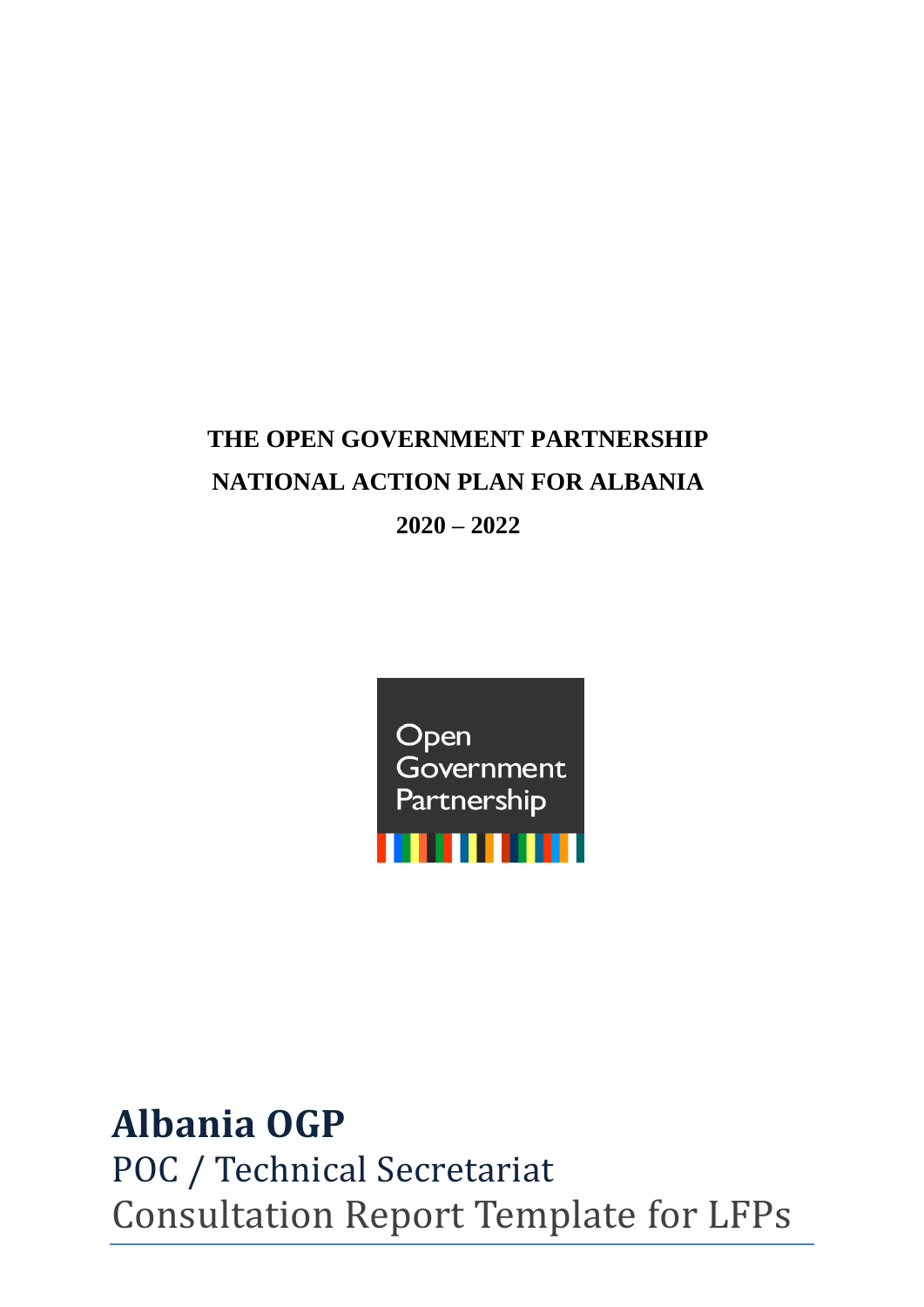## **CONSULTATION #**

| <b>CONSULTATION #</b>                                                                    |                              |  |  |  |  |
|------------------------------------------------------------------------------------------|------------------------------|--|--|--|--|
| <b>Consultation Details</b>                                                              |                              |  |  |  |  |
| <b>Policy Goal Focus</b>                                                                 |                              |  |  |  |  |
| Lead Focal Point Institution                                                             |                              |  |  |  |  |
| Date                                                                                     |                              |  |  |  |  |
| <b>Consultation Meeting Number</b>                                                       |                              |  |  |  |  |
| <b>I. Objective of Consultation Meeting</b>                                              |                              |  |  |  |  |
| What was the aim of this consultation?<br>Please answer for all that apply               | <b>Details</b>               |  |  |  |  |
| Introduce stakeholders to the proposed policy goal<br>(i)                                | $\square$ No / $\square$ Yes |  |  |  |  |
| Introduce stakeholders to the OGP process<br>(ii)                                        | $\square$ No / $\square$ Yes |  |  |  |  |
| (iii) Explain the feedback tools for stakeholders                                        | $\square$ No / $\square$ Yes |  |  |  |  |
| Brainstorm ideas with stakeholders<br>(iv)                                               | $\square$ No / $\square$ Yes |  |  |  |  |
| Develop further details (milestones, etc.) for ideas<br>(v)                              | $\square$ No / $\square$ Yes |  |  |  |  |
| (vi) Gather feedback on proposed policy goals                                            | $\square$ No / $\square$ Yes |  |  |  |  |
| (vii) Prioritize proposed policy goals                                                   | $\square$ No / $\square$ Yes |  |  |  |  |
| (viii) Other (provide details)                                                           | $\square$ No / $\square$ Yes |  |  |  |  |
| <b>II. Methodology</b>                                                                   |                              |  |  |  |  |
| What was the format of the meeting?<br>How were stakeholders able to participate?        | <b>Details</b>               |  |  |  |  |
| Presentations<br>(i)                                                                     | $\Box$ No / $\Box$ Yes       |  |  |  |  |
| Discussion / Feedback from stakeholders<br>(ii)                                          | $\square$ No / $\square$ Yes |  |  |  |  |
| Questions and answers<br>(iii)                                                           | $\square$ No / $\square$ Yes |  |  |  |  |
| Brainstorming<br>(iv)                                                                    | $\square$ No / $\square$ Yes |  |  |  |  |
| <b>Stakeholder Selection</b>                                                             | <b>Details</b>               |  |  |  |  |
| How were stakeholders selected?<br>(i)                                                   |                              |  |  |  |  |
| How were stakeholders contacted?<br>(ii)                                                 |                              |  |  |  |  |
| (iii) How many stakeholders were contacted?                                              |                              |  |  |  |  |
| Was the consultation announced publically? (via websites, social<br>(iv)<br>media, etc.) |                              |  |  |  |  |
| Were stakeholders reminded?<br>(v)                                                       |                              |  |  |  |  |
| <b>III. Results/Findings</b>                                                             |                              |  |  |  |  |
| <b>Stakeholder Contributions</b>                                                         | <b>Details</b>               |  |  |  |  |
| How many stakeholders attended?<br>(i)                                                   |                              |  |  |  |  |
| Did stakeholders contribute?<br>(i)                                                      |                              |  |  |  |  |
| (iii) Main issues identified by stakeholders                                             |                              |  |  |  |  |
| Main recommendations from stakeholders?<br>(iv)                                          |                              |  |  |  |  |
| IV. Shortcomings Identified & Preparations for Next Consultation                         |                              |  |  |  |  |
|                                                                                          | <b>Details</b>               |  |  |  |  |
| Limitations in stakeholder attendance<br>(i)                                             |                              |  |  |  |  |
| Limitations in stakeholder participation<br>(ii)                                         |                              |  |  |  |  |
| (iii) What can be done to improve attendance?                                            |                              |  |  |  |  |
| (iv) What can be done to improve participation in the next meeting?                      |                              |  |  |  |  |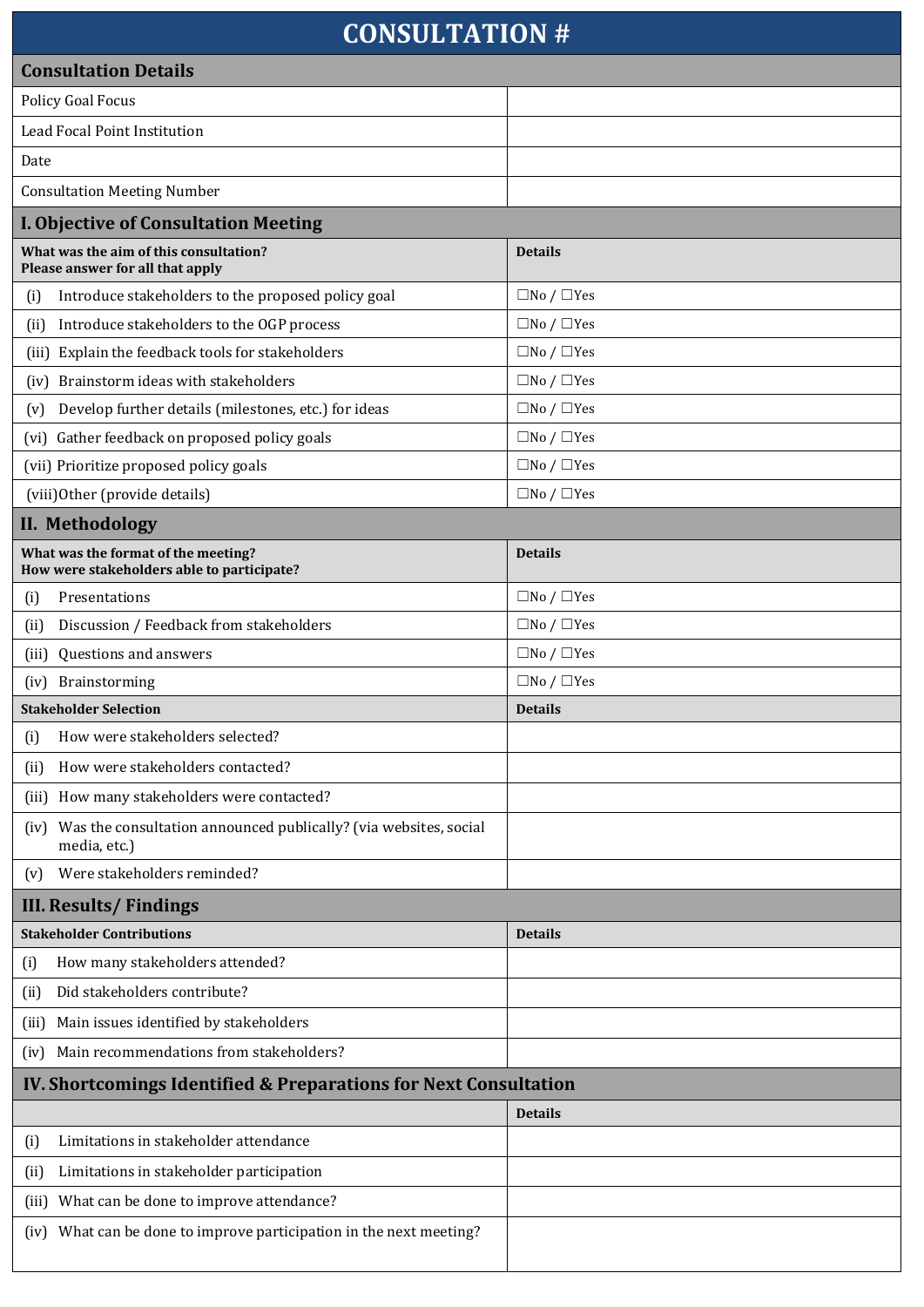| <b>STAKEHOLDER FEEDBACK</b> |  |                                      |                  |  |
|-----------------------------|--|--------------------------------------|------------------|--|
| Name:                       |  | Organization/<br><b>Affiliation:</b> | Position:        |  |
| <b>Issues Raised</b>        |  |                                      |                  |  |
| <b>Feedback</b>             |  |                                      |                  |  |
| <b>Ideas Suggested</b>      |  |                                      |                  |  |
| <b>Other Comments</b>       |  |                                      |                  |  |
| Name:                       |  | Organization/<br><b>Affiliation:</b> | Position:        |  |
| <b>Issues Raised</b>        |  |                                      |                  |  |
| <b>Feedback</b>             |  |                                      |                  |  |
| <b>Ideas Suggested</b>      |  |                                      |                  |  |
| <b>Other Comments</b>       |  |                                      |                  |  |
|                             |  |                                      |                  |  |
| Name:                       |  | Organization/<br><b>Affiliation:</b> | Position:        |  |
| <b>Issues Raised</b>        |  |                                      |                  |  |
| <b>Feedback</b>             |  |                                      |                  |  |
| <b>Ideas Suggested</b>      |  |                                      |                  |  |
| <b>Other Comments</b>       |  |                                      |                  |  |
|                             |  |                                      |                  |  |
| Name:                       |  | Organization/<br><b>Affiliation:</b> | <b>Position:</b> |  |
|                             |  |                                      |                  |  |
| <b>Issues Raised</b>        |  |                                      |                  |  |
| <b>Feedback</b>             |  |                                      |                  |  |
| <b>Ideas Suggested</b>      |  |                                      |                  |  |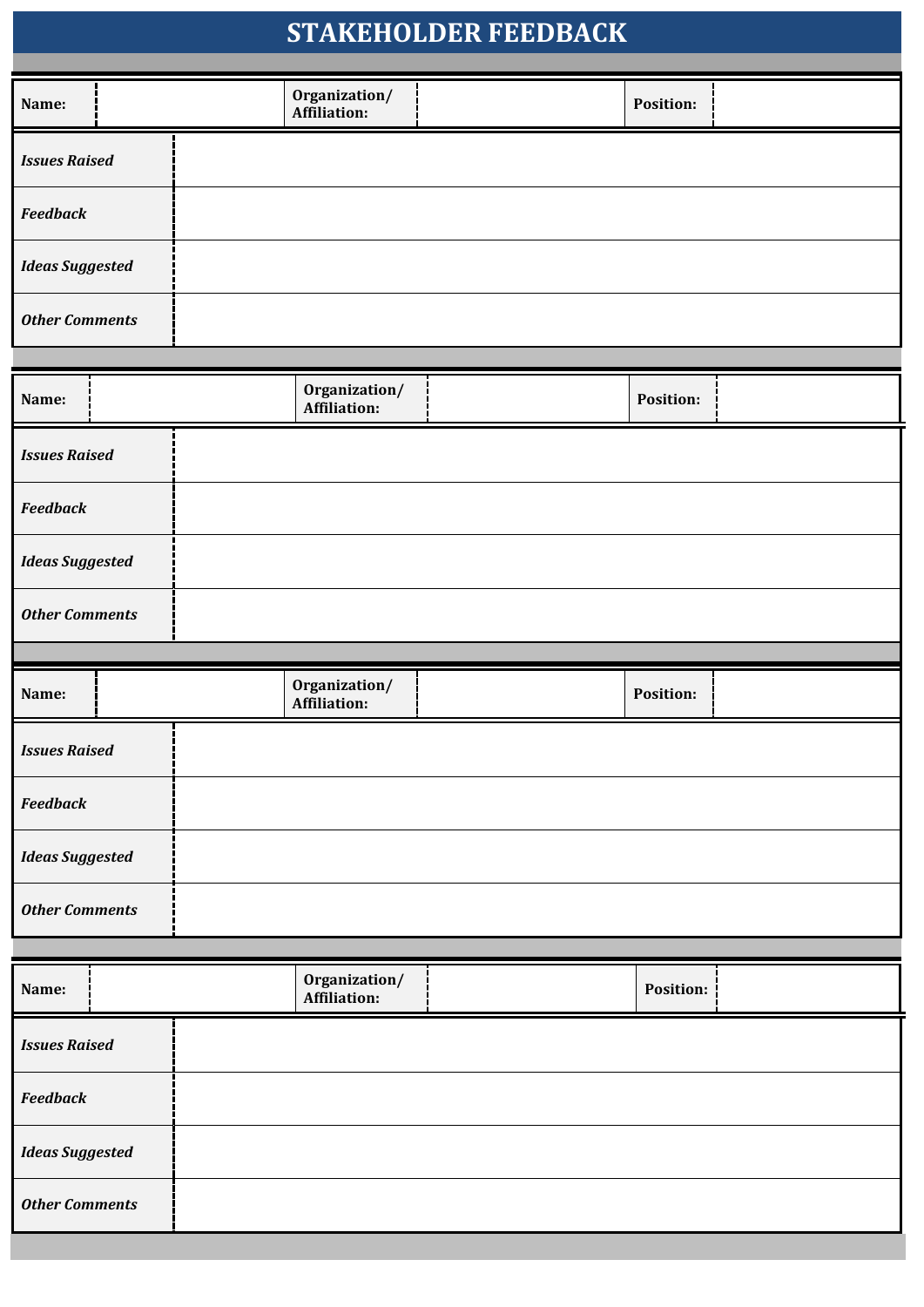| Name:                  | Organization/<br><b>Affiliation:</b> | Position:        |  |
|------------------------|--------------------------------------|------------------|--|
| <b>Issues Raised</b>   |                                      |                  |  |
| <b>Feedback</b>        |                                      |                  |  |
| <b>Ideas Suggested</b> |                                      |                  |  |
| <b>Other Comments</b>  |                                      |                  |  |
|                        |                                      |                  |  |
| Name:                  | Organization/<br><b>Affiliation:</b> | <b>Position:</b> |  |
| <b>Issues Raised</b>   |                                      |                  |  |
| <b>Feedback</b>        |                                      |                  |  |
| <b>Ideas Suggested</b> |                                      |                  |  |
| <b>Other Comments</b>  |                                      |                  |  |
|                        |                                      |                  |  |
|                        |                                      |                  |  |
| Name:                  | Organization/<br><b>Affiliation:</b> | Position:        |  |
| <b>Issues Raised</b>   |                                      |                  |  |
| <b>Feedback</b>        |                                      |                  |  |
| <b>Ideas Suggested</b> |                                      |                  |  |
| <b>Other Comments</b>  |                                      |                  |  |
|                        |                                      |                  |  |
| Name:                  | Organization/<br><b>Affiliation:</b> | Position:        |  |
| <b>Issues Raised</b>   |                                      |                  |  |
| <b>Feedback</b>        |                                      |                  |  |
| <b>Ideas Suggested</b> |                                      |                  |  |